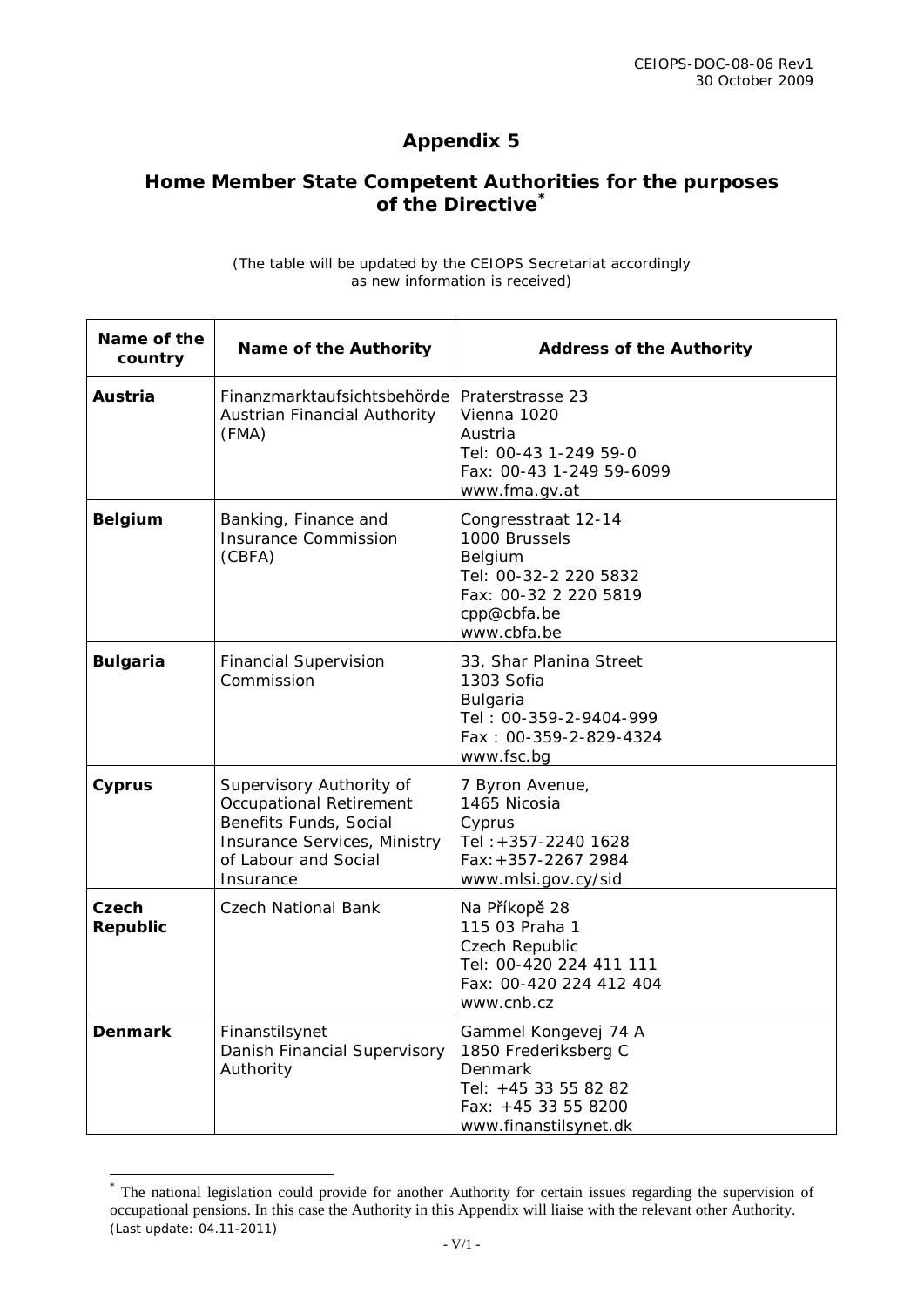| Estonia        | Finantsinspektsioon<br><b>Estonian Financial</b><br><b>Supervision Authority</b>                                                                                                         | Sakala Street 4<br>15030 Tallinn<br>Estonia<br>Tel: +372 66 80 500<br>Fax: +372 66 80 501<br>notification@fi.ee<br>www.fi.ee                                                  |
|----------------|------------------------------------------------------------------------------------------------------------------------------------------------------------------------------------------|-------------------------------------------------------------------------------------------------------------------------------------------------------------------------------|
| <b>Finland</b> | Vakuutusvalvontavirasto<br><b>Insurance Supervisory</b><br>Authority                                                                                                                     | Mikonkatu 8.<br>PL/P.O. Box 449<br>00101 Helsinki<br>Finland<br>Tel: 00-358-9 4155 9542<br>Fax: 00-358-9 4155 9660<br>kirjaamo@vakuutusvalvonta.fi<br>www.vakuutusvalvonta.fi |
| France         | Autorité de Controle des<br>Assurances et des Mutuelles<br>(ACAM)                                                                                                                        | 61, rue Taitbout<br>75436 PARIS CEDEX 09<br>France<br>Tel: 00-33 1 55 50 41 41<br>Fax: 00-33 1 55 50 41 50<br>www.acam-france.fr                                              |
| Germany        | Bundesanstalt für<br>Finanzdienstleistungsaufsicht<br>(BaFin)                                                                                                                            | Abteilung VA 1<br>Graurheindorfer Str. 108<br>53117 Bonn<br>Germany<br>Tel: 00-49-228 4108-0<br>Fax: 00-49-228 4108-1550<br>poststelle@bafin.de<br>www.bafin.de               |
| Greece         | Ministry of Employment and<br>Social Protection, General<br>Secretariat for Social<br>Security, General Directorate<br>for Social Security,<br>Directorate for occupational<br>Insurance | 29 Stadiou Street/Place Kanning<br>10110 Athens<br>Greece<br>Tel: 00 30 210 3893 126<br>Fax: 00 30 210 3368025<br>www.gge.gr                                                  |
| Hungary        | Hungarian Financial<br><b>Supervisory Authority</b><br>Pénzügyi Szervezetek Állami<br>Felügyelete                                                                                        | Krisztina körút 39<br>Budapest 1013<br>Hungary<br>Tel: 00-361-489-9100<br>Fax: 00-361-489-9102<br>pszaf@pszaf.hu<br>www.pszaf.hu                                              |
| <b>Iceland</b> | The Financial Supervisory<br>Authority                                                                                                                                                   | Suðurlandsbraut 32<br>108 Reykjavík<br>Iceland<br>Tel: +(354) 525 2700<br>Fax: +(354) 525 2727<br>www.fme.is                                                                  |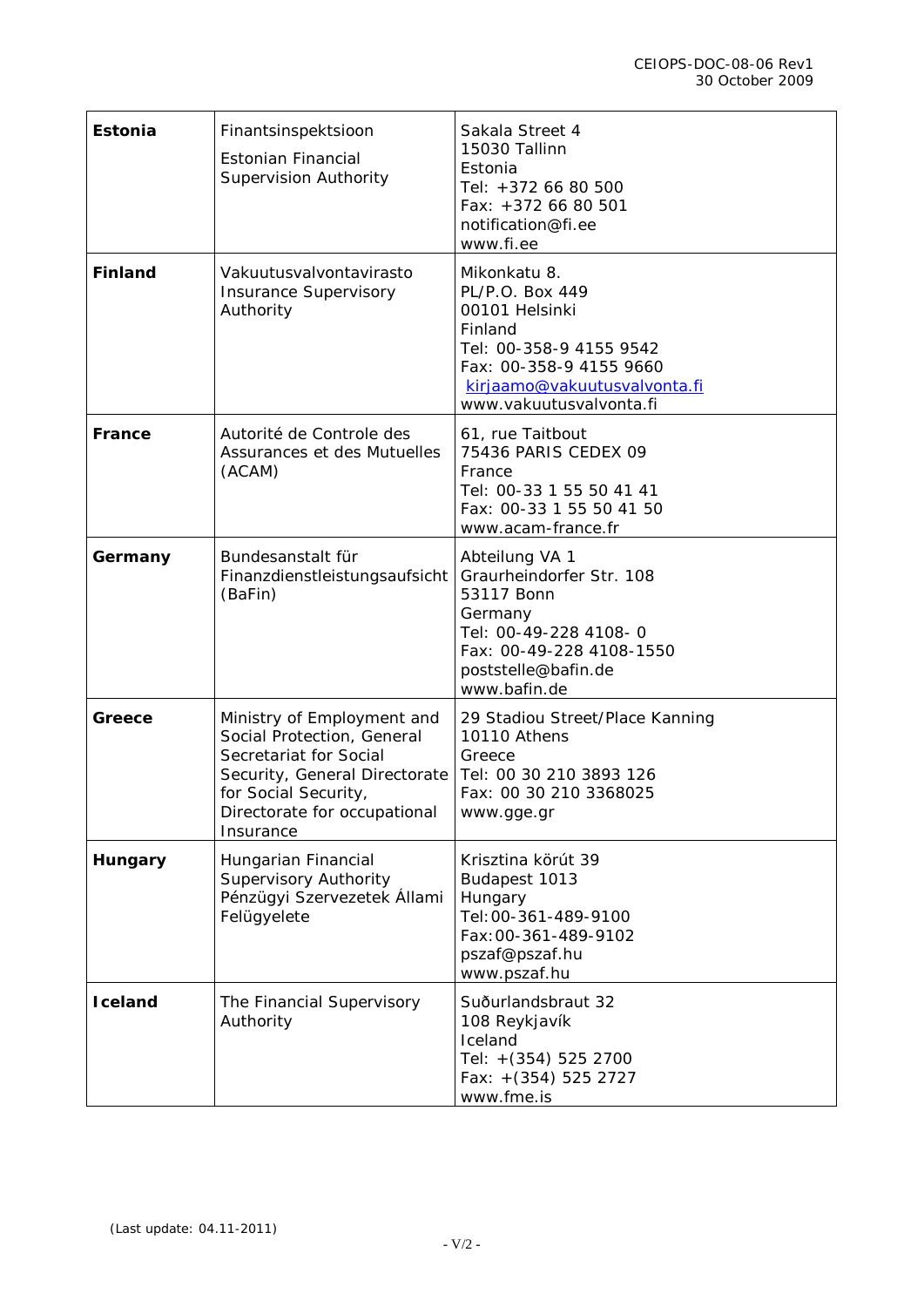| <b>Ireland</b> | The Pensions Board                                                         | Verschoyle House<br>28/30 Lr Mount St. Dublin 2<br>Ireland<br>Tel: 00-353 1 613 1900<br>Fax: 00-353 1 631 8602<br>iorps@pensionsboard.ie<br>www.pensionsboard.ie |
|----------------|----------------------------------------------------------------------------|------------------------------------------------------------------------------------------------------------------------------------------------------------------|
| <b>Italy</b>   | Commissione di Vigilanza sui<br>Fondi Pensione<br>(COVIP)                  | Via in Arcione 71<br>00187 Roma<br>Italy<br>Tel: 00-39 06 69506 1<br>Fax: 00-39 06 69506 271<br>www.covip.it                                                     |
| Latvia         | <b>Financial and Capital Market</b><br>Commission                          | Kungu lela 1<br>1050 Riga<br>Latvia<br>Tel: 00-371-777-4800<br>Fax: 00-371 722 5755<br>fktk@fktk.lv<br>www.fktk.lv                                               |
| Liechtenstein  | <b>Financial Market Authority</b>                                          | Heiligkreuz 8, P.O.Box 279,<br>LI-9490 Vaduz, Principality of Liechtenstein<br>Tel. 00-423 236 7373<br>Fax. 00-423 236 7376<br>www.fma-li.li                     |
| Lithuania      | <b>Insurance Supervisory</b><br>Commission of the Republic<br>of Lithuania | Ukmerges str. 222<br>07157 Vilnius<br>Lithuania<br>Tel: 00-370 5 243 1370<br>Fax: 00-370 5 243 1399<br>www.dpk.lt                                                |
|                | <b>Lithuanian Securities</b><br>Commission                                 | Konstitucijos Av. 23<br>08105 Vilnius<br>Lithuania<br>Tel: 00-370 5 272 50 91<br>Fax: 00-370 5 272 50 89<br>vpk.info@vpk.lt<br>www.lsc.lt                        |
| Luxembourg     | Commission de Surveillance<br>du Secteur Financier                         | 110, route d'Arlon<br>2991 Luxembourg<br>Luxembourg<br>Tel: 00-352 26 25 1-1<br>Fax: 00-352 26 25 1-601<br>directioncssf@cssf.lu<br>www.cssf.lu                  |
|                | Commissariat aux<br>Assurances                                             | <b>Boulevard Royal 7</b><br>2449 Luxembourg<br>Luxembourg<br>Tel: 00-352-22 69 111<br>Fax: 00-352 22-6910<br>commassu@commassu.lu<br>www.commassu.lu             |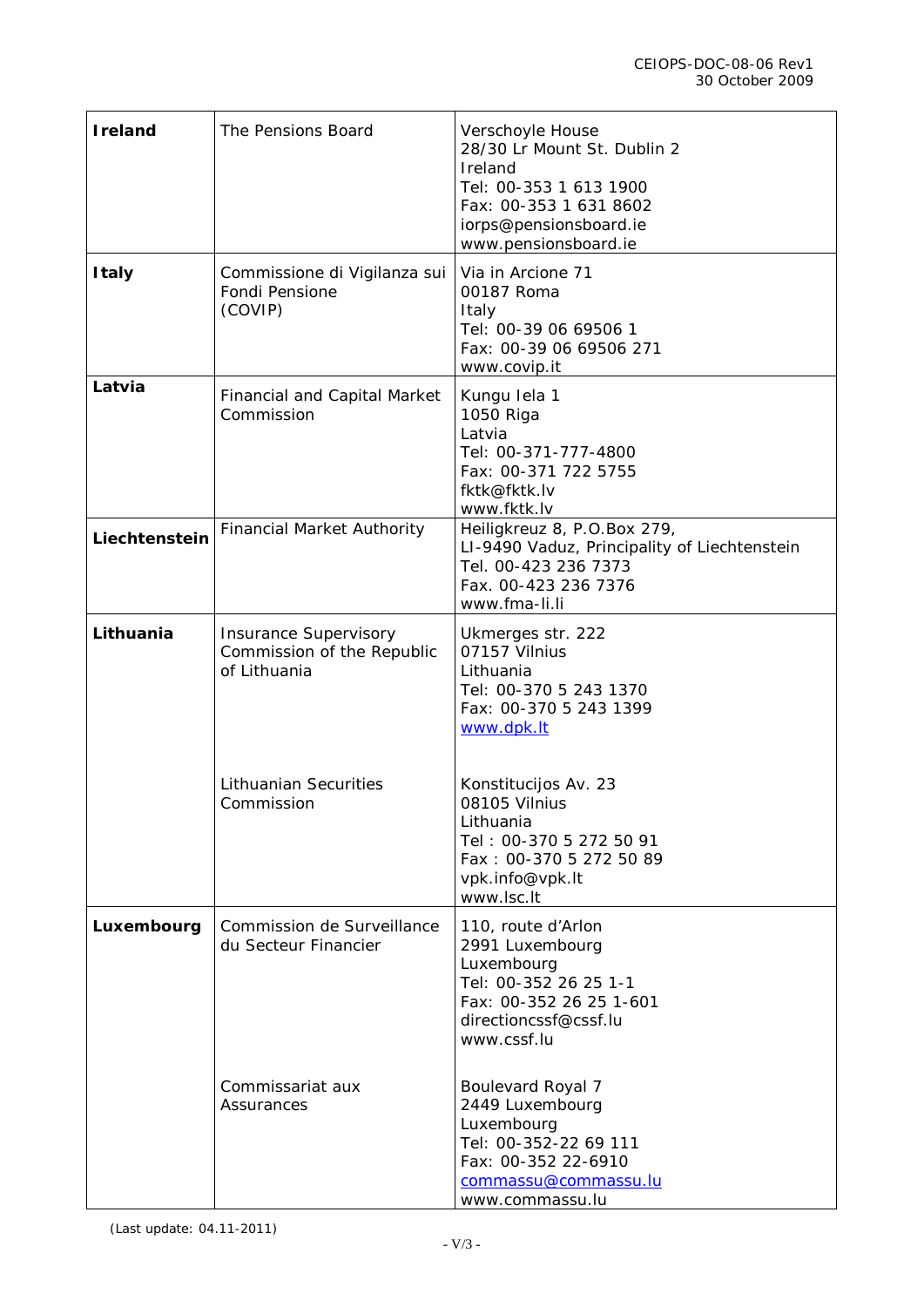| Malta              | <b>Malta Financial Services</b><br>Authority (MFSA)                                                                                                                                              | Pensions Unit<br>Notabile Road<br>Attard BKR 14<br>Malta<br>Tel: +356 21 441 155<br>Fax: +356 21 441 188<br>Contact person: Marianne Scicluna<br>mscicluna@mfsa.com.mt<br>www.mfsa.com.mt |
|--------------------|--------------------------------------------------------------------------------------------------------------------------------------------------------------------------------------------------|-------------------------------------------------------------------------------------------------------------------------------------------------------------------------------------------|
| <b>Netherlands</b> | De Nederlandsche Bank<br>(Prudential supervision)                                                                                                                                                | P.O. Box 98<br>1000 AB Amsterdam<br>(Visiting address: Westeinde 1, Amsterdam)<br>The Netherlands<br>Tel: 00-31 20 524 9111<br>Fax: 00-31 20 524 2500<br>info@dnb.nl<br>www.dnb.nl        |
|                    | The Netherlands Authority<br>for the Financial Markets<br>(Conduct of business<br>supervision/information<br>requirements)<br>Note: All communications directed<br>through De Nederlandsche Bank | P.O. Box 11723<br>Vijzelgracht 50<br>1001 GS Amsterdam<br>Tel: 00-31 20 797 2310<br>Jan.vanMiltenburg@afm.nl<br>www.afm.nl                                                                |
| <b>Norway</b>      | Kredittilsynet<br>The Financial Supervisory<br>Authority of Norway                                                                                                                               | Ostensjoveien 43<br>P.O.Box 100 Bryn<br>0611 Oslo<br>Norway<br>Tel: 00-47 22 939800<br>Fax: 00-47 22 630226<br>post@kredittilsynet.no<br>www.kredittilsynet.no                            |
| <b>Poland</b>      | Komisja Nadzoru<br>Finansowego<br>Polish Financial Supervision<br>Authority                                                                                                                      | Pl. Powstancow Warszawy 1<br>00-950 Warsaw<br>Poland<br>Tel.: +48 22 33 26 600<br>Fax: +48 22 33 26 793 (602)<br>knf@knf.gov.pl<br>www.knf.gov.pl                                         |
| Portugal           | Instituto de Seguros de<br>Portugal                                                                                                                                                              | Av. da República, 76<br>1600-205 Lisboa<br>Portugal<br>Tel: 00-351-217-903-100<br>Fax: 00-351-217-932-837<br>supervisao@isp.pt<br>www.isp.pt                                              |